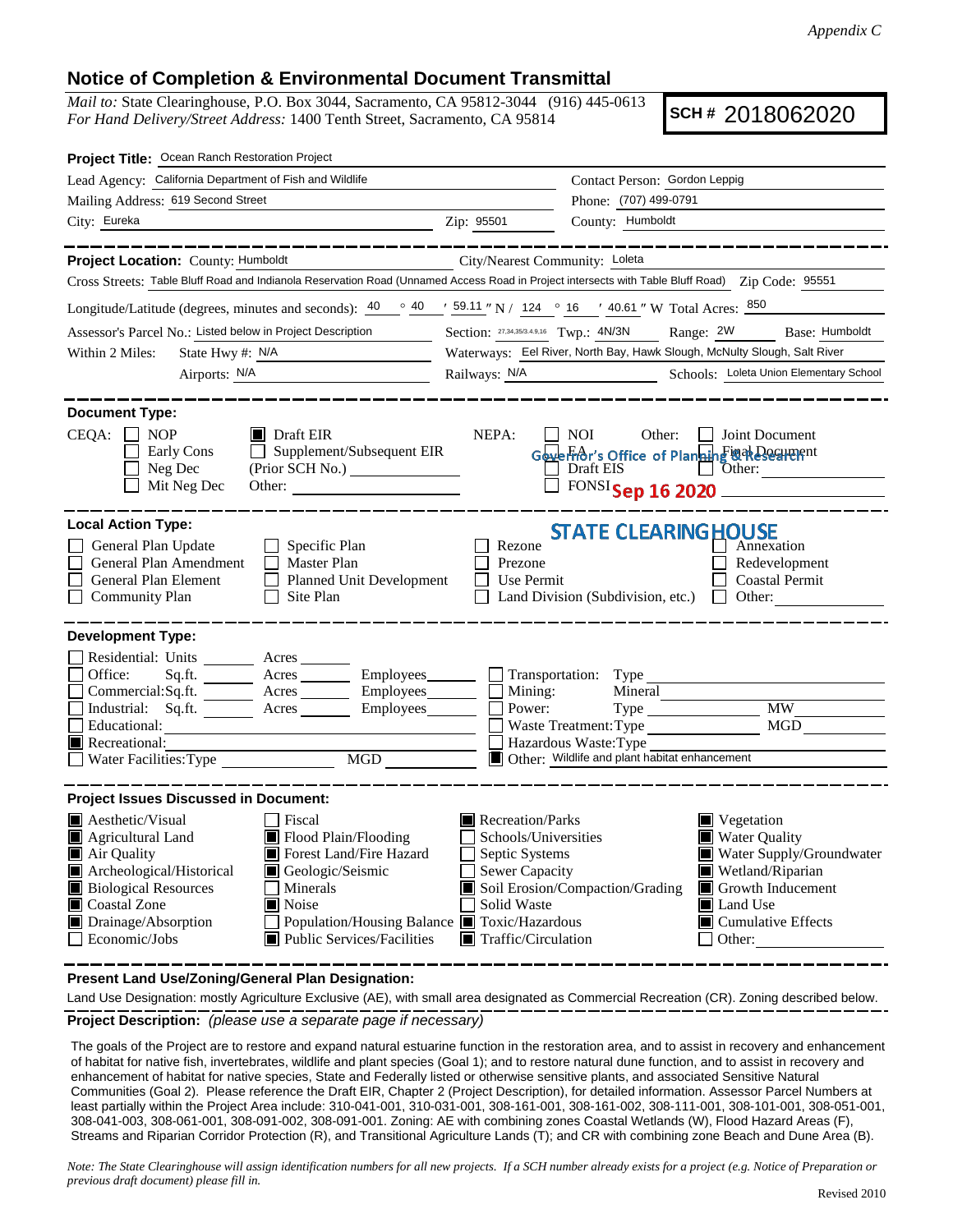## **Reviewing Agencies Checklist**

|                                                                                         | Lead Agencies may recommend State Clearinghouse distribution by marking agencies below with and "X".<br>If you have already sent your document to the agency please denote that with an "S". |                                           |                                                     |  |  |  |
|-----------------------------------------------------------------------------------------|----------------------------------------------------------------------------------------------------------------------------------------------------------------------------------------------|-------------------------------------------|-----------------------------------------------------|--|--|--|
| X.                                                                                      | Air Resources Board                                                                                                                                                                          | X.                                        | Office of Historic Preservation                     |  |  |  |
| X                                                                                       | Boating & Waterways, Department of                                                                                                                                                           |                                           | Office of Public School Construction                |  |  |  |
| X                                                                                       | California Emergency Management Agency                                                                                                                                                       | X                                         | Parks & Recreation, Department of                   |  |  |  |
|                                                                                         | California Highway Patrol                                                                                                                                                                    |                                           | Pesticide Regulation, Department of                 |  |  |  |
| X                                                                                       | Caltrans District # 1                                                                                                                                                                        |                                           | <b>Public Utilities Commission</b>                  |  |  |  |
|                                                                                         | <b>Caltrans Division of Aeronautics</b>                                                                                                                                                      | X.                                        | Regional WQCB # 1                                   |  |  |  |
|                                                                                         | <b>Caltrans Planning</b>                                                                                                                                                                     | $\boldsymbol{\mathsf{X}}$                 | <b>Resources Agency</b>                             |  |  |  |
|                                                                                         | Central Valley Flood Protection Board                                                                                                                                                        |                                           | Resources Recycling and Recovery, Department of     |  |  |  |
|                                                                                         | Coachella Valley Mtns. Conservancy                                                                                                                                                           |                                           | S.F. Bay Conservation & Development Comm.           |  |  |  |
| $\boldsymbol{\mathsf{X}}$                                                               | <b>Coastal Commission</b>                                                                                                                                                                    |                                           | San Gabriel & Lower L.A. Rivers & Mtns. Conservancy |  |  |  |
|                                                                                         | Colorado River Board                                                                                                                                                                         |                                           | San Joaquin River Conservancy                       |  |  |  |
| X                                                                                       | Conservation, Department of                                                                                                                                                                  |                                           | Santa Monica Mtns. Conservancy                      |  |  |  |
|                                                                                         | Corrections, Department of                                                                                                                                                                   | X                                         | <b>State Lands Commission</b>                       |  |  |  |
|                                                                                         | <b>Delta Protection Commission</b>                                                                                                                                                           |                                           | <b>SWRCB: Clean Water Grants</b>                    |  |  |  |
|                                                                                         | Education, Department of                                                                                                                                                                     |                                           | X SWRCB: Water Quality                              |  |  |  |
|                                                                                         | <b>Energy Commission</b>                                                                                                                                                                     |                                           | <b>SWRCB: Water Rights</b>                          |  |  |  |
|                                                                                         | Fish & Game Region #                                                                                                                                                                         |                                           | Tahoe Regional Planning Agency                      |  |  |  |
|                                                                                         | Food & Agriculture, Department of                                                                                                                                                            |                                           | Toxic Substances Control, Department of             |  |  |  |
| X                                                                                       | Forestry and Fire Protection, Department of                                                                                                                                                  | X                                         | Water Resources, Department of                      |  |  |  |
|                                                                                         | General Services, Department of                                                                                                                                                              |                                           |                                                     |  |  |  |
|                                                                                         | Health Services, Department of                                                                                                                                                               |                                           |                                                     |  |  |  |
|                                                                                         | Housing & Community Development                                                                                                                                                              |                                           |                                                     |  |  |  |
| X                                                                                       | Native American Heritage Commission                                                                                                                                                          |                                           |                                                     |  |  |  |
| Local Public Review Period (to be filled in by lead agency)                             |                                                                                                                                                                                              |                                           |                                                     |  |  |  |
| Starting Date September 17, 2020                                                        |                                                                                                                                                                                              | Ending Date November 2, 2020              |                                                     |  |  |  |
|                                                                                         | Lead Agency (Complete if applicable):                                                                                                                                                        |                                           |                                                     |  |  |  |
| Consulting Firm: GHD, Inc.                                                              |                                                                                                                                                                                              | Applicant: Ducks Unlimited, Inc.          |                                                     |  |  |  |
| Address: 718 Third Street                                                               |                                                                                                                                                                                              | Address: 11805 NE 99th Street, Suite 1300 |                                                     |  |  |  |
| City/State/Zip: Eureka/CA/95501                                                         |                                                                                                                                                                                              | City/State/Zip: Vancouver/WA/98682        |                                                     |  |  |  |
| Contact: Misha Schwarz                                                                  |                                                                                                                                                                                              |                                           | Phone: (360) 885-2011                               |  |  |  |
| Phone: (707) 443-8326                                                                   |                                                                                                                                                                                              |                                           |                                                     |  |  |  |
| Date: 9.11.20<br>Signature of Lead Agency Representative: gordon.leppig@wildlife.ca.gov |                                                                                                                                                                                              |                                           |                                                     |  |  |  |

Authority cited: Section 21083, Public Resources Code. Reference: Section 21161, Public Resources Code.